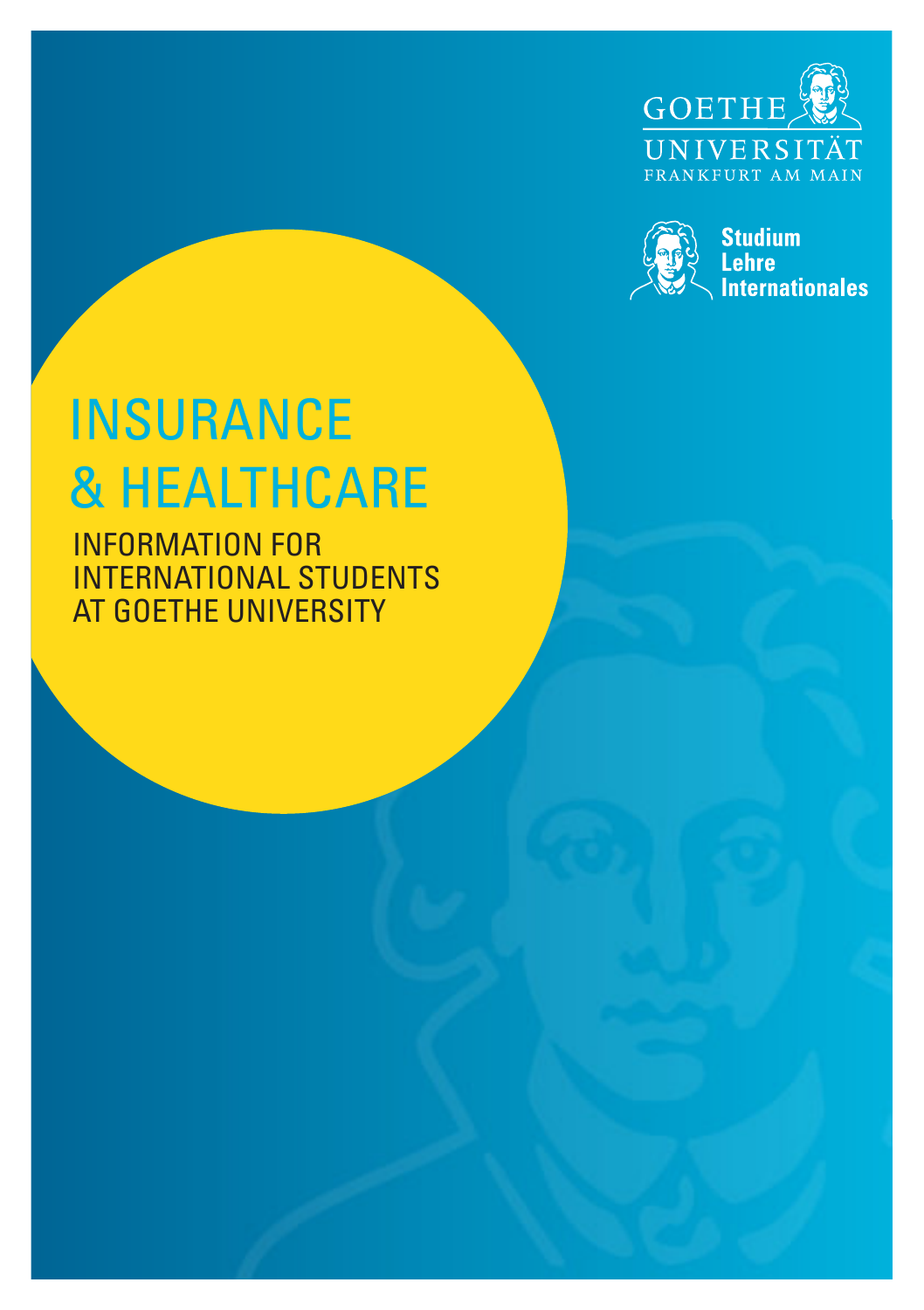## **CONTENTS**

### $\bigcap$  1

Health Insurance during your Studies3

### 02

Insured by the University and the Studentenwerk 7

### 03

Private Insurance Providers for International Students 8

### 04

Healthcare 9

Goethe University Frankfurt am Main Campus Westend PEG-Gebäude Postfach 3 Theodor-W.-Adorno-Platz 6 60323 Frankfurt am Main

international@uni-frankfurt.de Tel. 069 / 798 38 38

We do not assume liability for the information supplied! June 2021

### 01 HEALTH INSURANCE DURING YOUR STUDIES

All students under the age of 30, who are registered at a German university, are obliged to be insured (this includes health as well as nursing care insurance). This means that you can only enrol with your university when you show proof of insurance. **Travel health insurance is not sufficient for studying in Germany!**

### **IS MY HOME COUNTRY'S STATUTORY HEALTH INSURANCE SUFFICIENT?**

### STUDENTS FROM NON-EU COUNTRIES:

Is there a social security treaty between Germany and your home country?

In this case, your insurance can be formally recognized in Germany. You will have to check with a German statutory health insurer on whether the coverage is sufficient. Please ask your insurance company in your home country in advance for proof of insurance to bring to Germany.

Here you can find a list of existing treaties: https://www.dvka.de/de/informationen/rechtsquellen/f\_bilaterales\_abkommen/ bilaterales\_abkommen.html

Tip: In any case, before you come here, check what treatment you are entitled to in Germany. If not all of the usual treatments are covered, you should consider getting health insurance by a German provider (see below).

### STUDENTS FROM EU COUNTRIES, SWITZERLAND, LIECHTENSTEIN, NORWAY AND ICELAND (EU AND EEA):

In principle, students from these countries are covered by their home country insurance – but coverage must formally be recognized by a German health insurance. The same conditions and costs apply as for Germans with statutory health insurance. Those might differ from your home country.

You will need an EHIC card (European Health Insurance Card) from your home country. You have to show this card upon enrolling at the university. The EHIC card is issued by the statutory health insurances.

You can also apply for a "Leistungsaushilfe" (mutual benefits assistance scheme) with a German statutory health insurance. You will then receive a German health insurance card.

Tip: Enquire with your insurance back home, to cover possible questions, before you come to Germany.

Important: Students from EU and EEA countries, who have a side job in Germany, must have a German health insurance (this applies even if you just earn 1.- EUR/ month).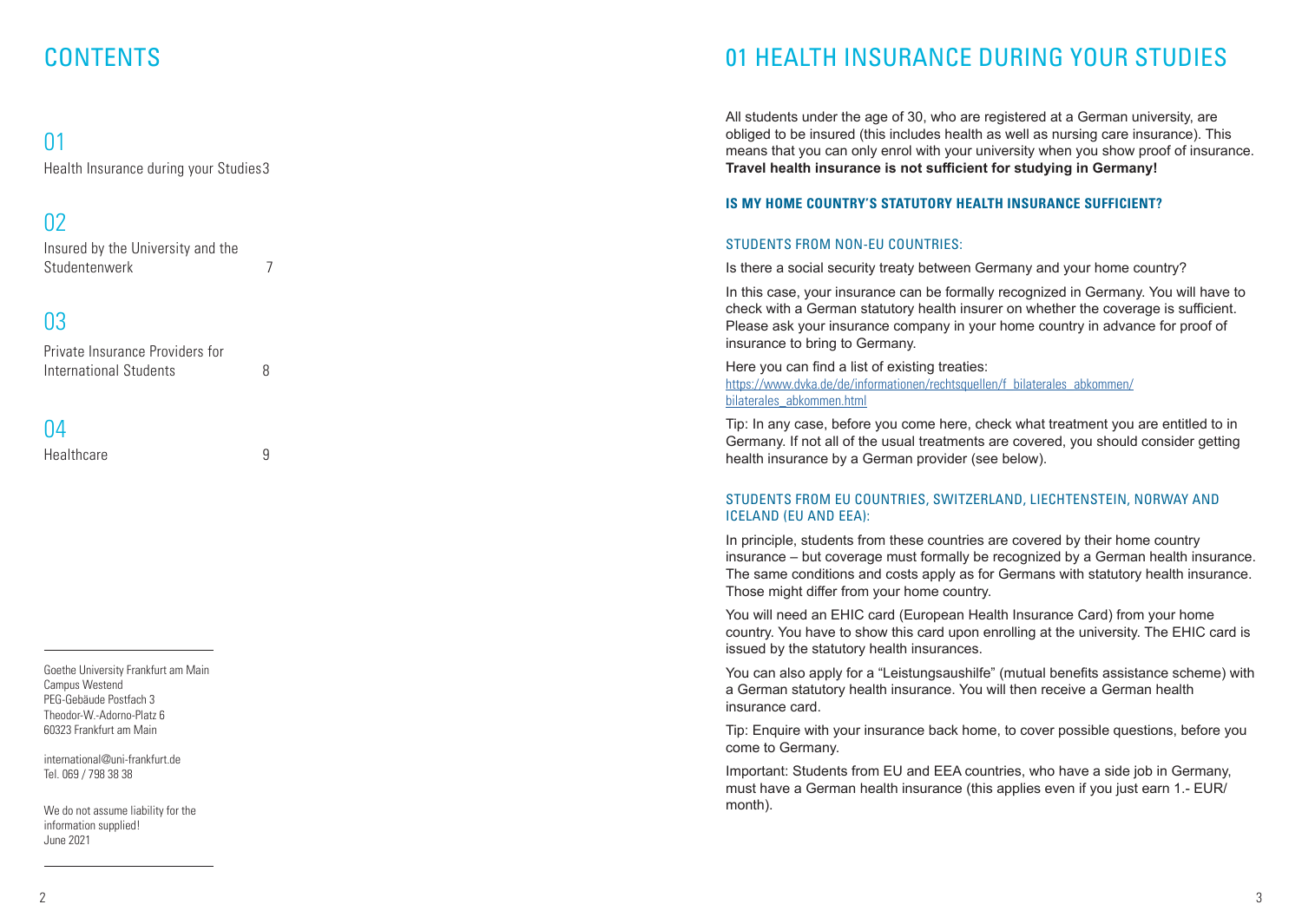### **HOW CAN I GET INSURANCE WITH A GERMAN PROVIDER?**

There are two types of health insurance in Germany: statutory health insurance (gesetzliche Krankenversicherung) and private health insurance (private Krankenversicherung). Most people in Germany have statutory health insurance. Private insurances are the exception as they are generally more expensive.

### STATUTORY HEALTH INSURANCE (GESETZLICHE KRANKENVERSICHERUNG, GKV)

In general, statutory health insurance is available at a lower price for students in Germany than private health insurance. Students pay about 110 EUR/month for health insurance (incl. nursing care insurance). As a rule, this amount applies to students up to the age of 30.

You can get insurance cover with any of the German statutory health insurances. They can differ in their focus and coverage for certain topics but basically offer the same conditions and services.

You can check out a comparative overview here: www.gesetzlichekrankenkassen.de

For taking out health insurance, you will need:

- Passport or ID
- A certificate of registration from your place of residence (not necessarily needed)
- Proof of your preliminary registration with the university
- A German bank account or an IBAN number (not necessarily needed if you pay in advance)
- A passport photo (important!)

Students who are older than 30 when they begin their studies must get private health insurance. Some statutory insurers allow students who turn 30 during their studies in Germany to continue their insurance at a higher fee. In exceptional cases, the cheaper tariff may still be available. You can get detailed information from the individual insurance company.

If you are privately insured when you begin your studies, you have 3 months to be released from the insurance obligation according to §5 Abs. (1), Nr. 9 and §8 STG V. The release is irrevocable for the entirety of your studies.

Family insurance (possible only if your parents or your spouse are insured with a statutory insurer in Germany): Up to the age of 25, students can join their parents' statutory health insurance at no cost, if the student's regular total income per month does not exceed 470 EUR (2021 figures) or, in the case of a mini job, 450 EUR. If you are in a family insurance with your spouse, there is no age limit.

#### PRIVATE HEALTH INSURANCE (PRIVATE KRANKENVERSICHERUNG, PKV)

Until you turn 30 you can only get private health insurance in exceptional cases. You have to apply for an exemption from statutory health insurance (...Antrag auf Befreiung von der Versicherungspflicht") with one of the statutory insurers within three months of the start of your studies in Germany.

If you are privately insured, you usually pay the doctor's visits, treatment and medication yourself and then send the bill to the insurer for reimbursement. The scope of service offered by a private insurer must be at least equivalent to that of a statutory insurer for duration of the time you are obliged to be insured (Vollversicherung).

Note: If you choose a private health insurer, you can switch to a statutory insurer during your studies only in exceptional cases!

Private health insurance in your home country (not travel insurance!): You can find out whether this is recognized in Germany. If that is the case, you need a confirmation that you are exempt from the obligation to get statutory insurance in order to register with the university. Please note that a travel insurance is not considered equal to a private health insurance! Furthermore, limited private health insurance will generally not be considered sufficient for studying in Germany.

Once you are no longer obliged to be insured as a student (after turning 30), you may be able to take advantage of special tariffs offered by private insurers, which may be cheaper than a statutory health insurance but cover only the absolutely necessary treatment whenever you have to go to hospital or have surgery, or when you have a toothache etc.

PLEASE NOTE: If you want to take out health insurance in Germany, whether statutory or private, this is generally only possible once you have an address in Germany and a German bank account. Most students take out an insurance for their time of studies shortly after they arrive in Germany.

### **SPECIAL CASES**

#### INSURANCE AND WORKING A STUDENT JOB

In general, students can take on a mini job with a regular income of no more than 450 EUR per month. They are allowed to have a higher-earning job for a short period of time (maximum 3 months or 70 working days, respectively), or for longer during the semester break. If you earn more than 450 EUR/month in general, you will have to pay social security contributions.

You will continue to be insured as a student if, during the lecture period, you work no more than 20 hours per week. If you work more than 20 hours per week, you will have to be insured as an employee with higher tariffs. In the lecture free periods and as a student trainee, you are, as a rule, allowed to work more than 20 hours per week.

For detailed information, please ask your employer or health insurance provider.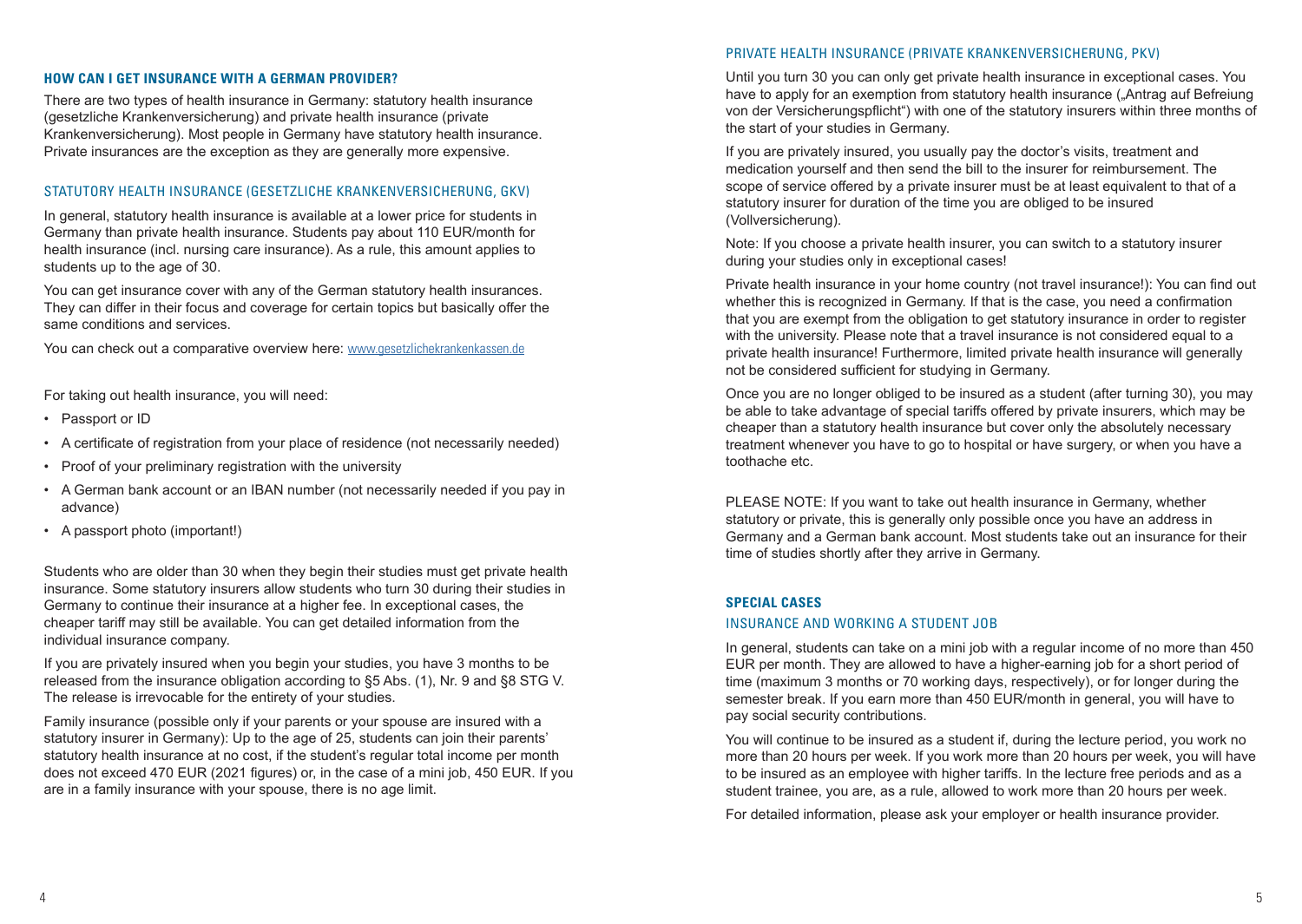### HEALTH INSURANCE WHILE YOU ARE PREPARING FOR YOUR STUDIES OR ARE ATTENDING THE STUDIENKOLLEG (PREPARATORY COLLEGE)

If you attend a language course in order to prepare for your studies, you cannot get statutory health insurance, as you are not obliged to get health insurance. You can only get a private health insurance; the scope of services does not need to reach the same level as that of a statutory health insurance. It is possible to take out the insurance for a limited time (which is normally not possible for regular students), in which case the health insurance must cover a minimum amount of 30,000 EUR.

Exception: If you have a student job you may have to take out statutory health insurance. Ask your employer about this. If you only attend the language course, you must take out a full or partial private health insurance. Once you have finished the language course, if you are younger than 30 years, you can switch to statutory health insurance for the duration of your studies.

Unlike participants of the language course, Studienkolleg participants may inquire with the statutory health insurance companies if they are eligible for statutory health insurance as trainees of a second educational pathway ('Auszubildende des zweiten Bildungswegs').

Further information about health insurance while you prepare for your studies:

### www.internationale-studierende.de/en/during\_your\_studies/health\_insurance/ health\_insurance\_before\_studies\_begin/

### HEALTH INSURANCE DURING INTERNSHIPS

During a mandatory internship related to your studies, you continue your health insurance as a student. If you do a voluntary internship, the same rules apply as when you take a job. However, if you regularly work more than 20 hours per week during your internship for more than three months, you are considered an employee and have to pay in full for the statutory health insurance. When in doubt, check with your insurer.

Internships before and after your studies are considered vocational training and are not covered by student health insurance. In the case of an unpaid internship, interns have to take out their own health insurance.

### HEALTH INSURANCE DURING DOCTORAL STUDIES

In general, international doctoral students in Germany can only take out private health insurance.

However: If, prior to your doctoral studies, you had statutory health insurance in Germany or an EU member state, it is generally possible to continue your statutory health insurance during your doctoral studies – you can choose between statutory and private health insurance.

If, prior to your doctoral studies, you have never been insured in Germany or the EU, you may only take out a private health insurance, provided that you do not have a job that pays more than 450 EUR/month – otherwise you must be insured as an employee. In that case, it is not necessary to get an exemption from the duty to get statutory health insurance.

If you have a scholarship for your doctoral studies, whether from a German or a foreign scholarship provider, and you have a residence permit for 12 months, you have to pay health and nursing care insurance with your scholarship money. The tariff depends on the amount of your scholarship. If your scholarship is exempt from income tax pursuant to § 3 of the German Income Tax Act, you are married, and your spouse has statutory health insurance cover, it is usually possible to get family insurance (at no cost for the doctoral student).

### **FURTHER INFORMATION:**

#### Deutsches Studentenwerk:

www.internationale-studierende.de/en/during\_your\_studies/health\_insurance/

DAAD: https://www.daad.de/en/study-and-research-in-germany/plan-your-studies/health-insurance/

Health insurers in Germany: www.krankenkassen.de/meine-krankenkasse/student/ausland/

1A - Multilingual consumer portal on the German insurance system: www.1averbraucherportal.de/versicherung/krankenversicherung/en-

Krankenkassenzentrale - Compares additional insurance fees: www.krankenkassenzentrale.de/zusatzbeitrag/

Techniker Krankenkasse - Student support on campus:

www.uni-frankfurt.de/100784557.pdf

### 02 INSURED BY THE UNIVERSITY AND THE **STUDENTENWERK**

Students registered at the university are additionally insured via the university or rather, the Studentenwerk (student services). As a rule, these insurances provide cover for activities undertaken in the course of your studies, in particular if something happens to you on campus but possibly also if it happens on your way to the university.

### **THE UNIVERSITY'S STATUTORY ACCIDENT INSURANCE**

All students at Goethe University are covered by statutory insurance for university accidents. Coverage extends to accidents that happen in direct conjunction (time and space) with the university and its institutions and which fall under the university's organizatorial responsibility.

Areas of organizatorial responsibility are:

- participation in classes, including breaks
- visiting other university institutions (university libraries, seminar venues)
- participation in university sports
- participation in excursions led by a university lecturer
- travelling to and from a location for a university event

In order to receive compensation, any accident must be reported without delay and in writing. Accident reporting point ("Unfallmeldestelle") of Goethe University: www.uni-frankfurt.de/94431867/unfallmeldestelle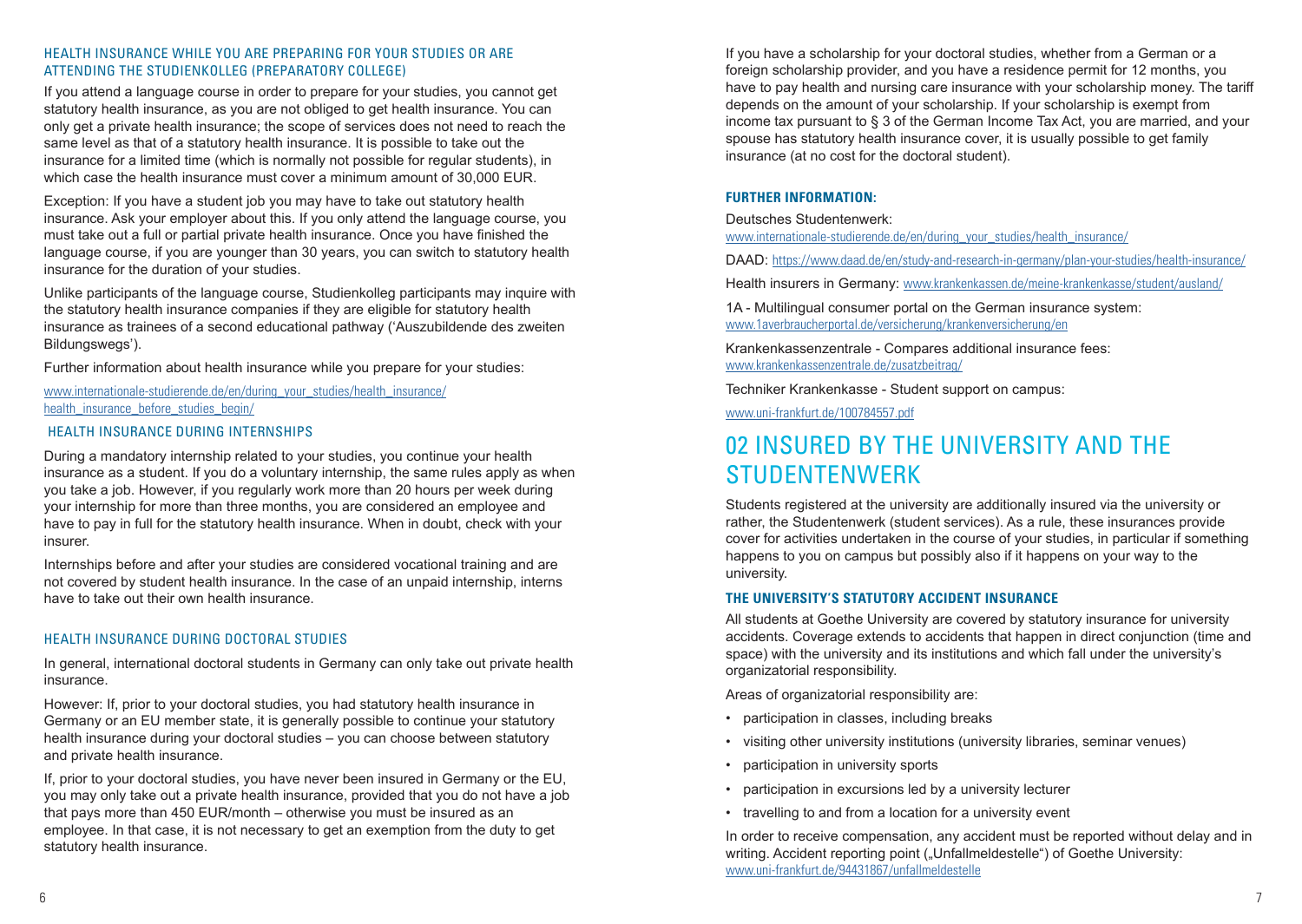### **INSURANCE BY THE STUDENTENWERK FRANKFURT**

The Studentenwerk Frankfurt am Main has taken out group insurance for accidents as well as private liability insurance for all students at Goethe University. In order to receive insurance benefits or compensation, any accident or damage must be reported to the Studentenwerk without delay.

### **CONTACT**

Tel. +49 69 / 798 34 920 Email: versicherungen@studentenwerkfrankfurt.de

Website: https://www.studentenwerkfrankfurt.de/en/advising-services/insurance/accident-liabilityinsurance-for-students

### 03 PRIVATE INSURANCE PROVIDERS FOR INTERNATIONAL STUDENTS

These insurers all offer different packages covering health, liability and accident insurance. Please make sure, that the respective insurance is sufficient for students who seek their degree in Germany.

#### **MAWISTA**

Website: www.mawista.com

#### **EDUCARE24**

Website: www.educare24.de

#### **CARECONCEPT**

Website: www.care-concept.de

#### **INSURANCE PACKAGE BY THE DAAD (GERMAN ACADEMIC EXCHANGE SERVICE)**

The DAAD offers a combined insurance package (health, accidental and liability insurance) to interns, students and scientists coming to Germany. If you receive a DAAD scholarship, this insurance will already be included.

#### Website:

https://www.daad.de/en/study-and-research-in-germany/plan-your-studies/health-insurance/

### **IMPORTANT NOTE: PRIVATE LIABILITY INSURANCE**

If you cause injury or damage to people or things, you are personally liable pursuant to general principles of liability. Expensive mishaps can happen easily: you accidentally break a glass pane, knock a vase off the shelf in a shop, or cause an accident with your bicycle or even as a pedestrian. If this results in physical injury to someone, the perpetrator has to pay for the material damage but also damages for pain and suffering, hospital and rehabilitation costs and the injured person's salary.

It is therefore recommended to take out a private liability insurance, which, depending on the facts of the case, will cover the costs.

### 04 HEALTHCARE

### **GOING TO SEE A DOCTOR**

With minor problems and illnesses, it is advisable to go to a general practitioner (Arzt/ Ärztin für Allgemeinmedizin, often referred to as Hausarzt/Hausärztin). A visit to a general practitioner has the following advantages:

- If you only have something minor (e.g. a cold) you don't have to go to a hospital.
- A general practitioner has a broad education covering a wide range of illnesses and knows when to send you to a specialist. Your Hausarzt/Hausärztin keeps track of your personal health record. If necessary, he or she will transfer you to a specialist (or a hospital). However, you can also consult a specialist directly.
- You should definitely call ahead for an appointment and take your insurance card with you every time you visit a doctor.
- In case of an accident or an acute illness, you should be able to get an appointment immediately or on the same day.
- Language difficulties? List of English speaking doctors: www.uni-frankfurt.de/72528681/Medical-Services-in-Frankfurt.pdf

If you are insured with the statutory health insurance in Germany (or an EHIC card), they will cover the costs of the following treatments:

- Outpatient treatment, e.g. in a doctor's practice
- Dental care
- Medication and therapeutic products only if prescribed by a doctor + co-payment
- Inpatient stay and treatment, e.g. in a hospital
- Rehabilitation treatment for which there is a medical need
- Costs of pregnancy and childbirth

#### **MEDICAL EMERGENCY SERVICES**

If you have a medical emergency on the weekend or on a public holiday, you can go to a medical emergency service: www.bereitschaftsdienst-hessen.de

In case of a serious accident and danger to life, dial the 112 emergency number. It works in all of Germany and is free of charge. An ambulance will get to you within 15 minutes at the latest. If your case is less serious, you can take yourself to the emergency ward at the nearest hospital. The emergency wards are open 24/7.

If you dial 116 117, you will reach a doctor no matter where in Germany you are. This call is free of charge for anyone who is insured with a German health insurance.

Emergency services in Frankfurt: https://frankfurt.de/themen/gesundheit/adressen/notdienste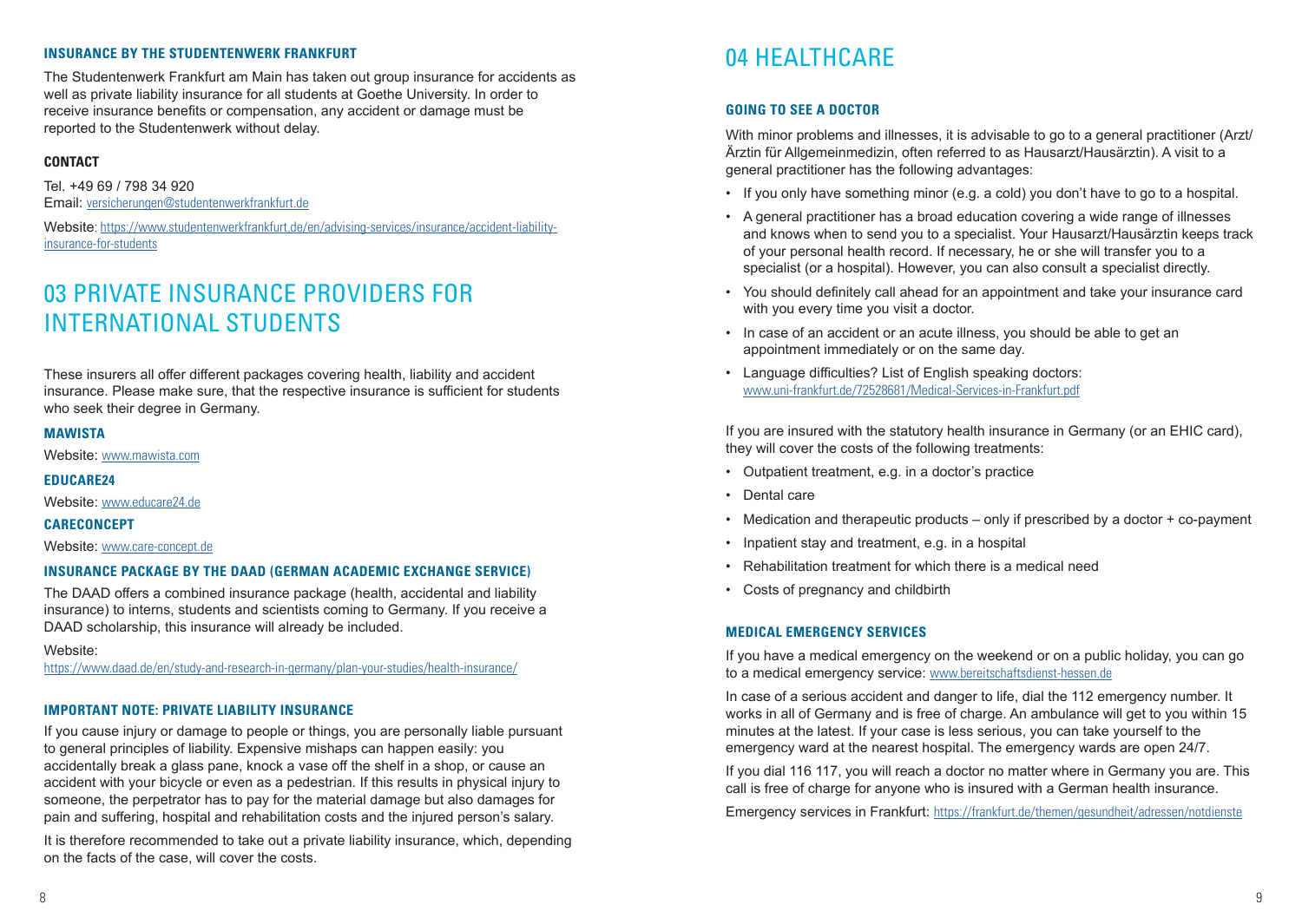NOTES **HOSPITALS IN FRANKFURT** There are public hospitals in Frankfurt as well as private clinics, hospitals operated by church-run charitable organizations and of course the university clinic. As a rule, the costs of staying in hospital are covered by your health insurance, but they can run very high. When in doubt, check with your insurance whether all of the treatment is covered.

List of all hospitals: https://frankfurt.de/themen/gesundheit/adressen/krankenhaeuser

| Unfallklinik Frankfurt am Main | Hospital zum heiligen Geist   |
|--------------------------------|-------------------------------|
| Friedberger Landstraße 430     | Lange Str. 4-6                |
| 60389 Frankfurt am Main        | 60311 Frankfurt am Main       |
| Tel. +49 69 / 47 50            | Tel. +49 69 / 219 60          |
| Bürgerhospital                 | Universitätsklinikum          |
| Nibelungen-allee 37-41         | Theodor-Stern-Kai 7           |
| 60318 Frankfurt am Main        | 60590 Frankfurt am Main       |
| Tel. +49 69 / 150 00           | Tel. +49 69 / 630 10          |
| Klinik Maingau vom Roten Kreuz | Agaplesion Markus Krankenhaus |
| Scheffelstraße 2-14            | Wilhelm-Epstein-Straße 4      |
| 60318 Frankfurt am Main        | 60431 Frankfurt am Main       |
| Tel. +49 69 / 40 33 0          | Tel. +49 69 / 95 33 0         |

### **PHARMACIES AND PHARMACY EMERGENCY SERVICES**

As a rule, in Germany you can only buy medicine in a pharmacy. The pharmacists are highly trained professionals who will advise you on the medication and how to take it. Medication which is freely available in other countries may require a doctor's prescription here in Germany. For example, if you need antibiotics, this must be prescribed by a doctor. At the pharmacy, you will get the medication specified in the prescription. You always have to pay an add-on, a minimum of 5 EUR.

If you need medicine at night or during the weekend, there is a pharmacy emergency service that will tell you which pharmacy near you is open:

- Internet search "Apothekennotdienst"
- Aponet: www.aponet.de/apotheke/notdienstsuche